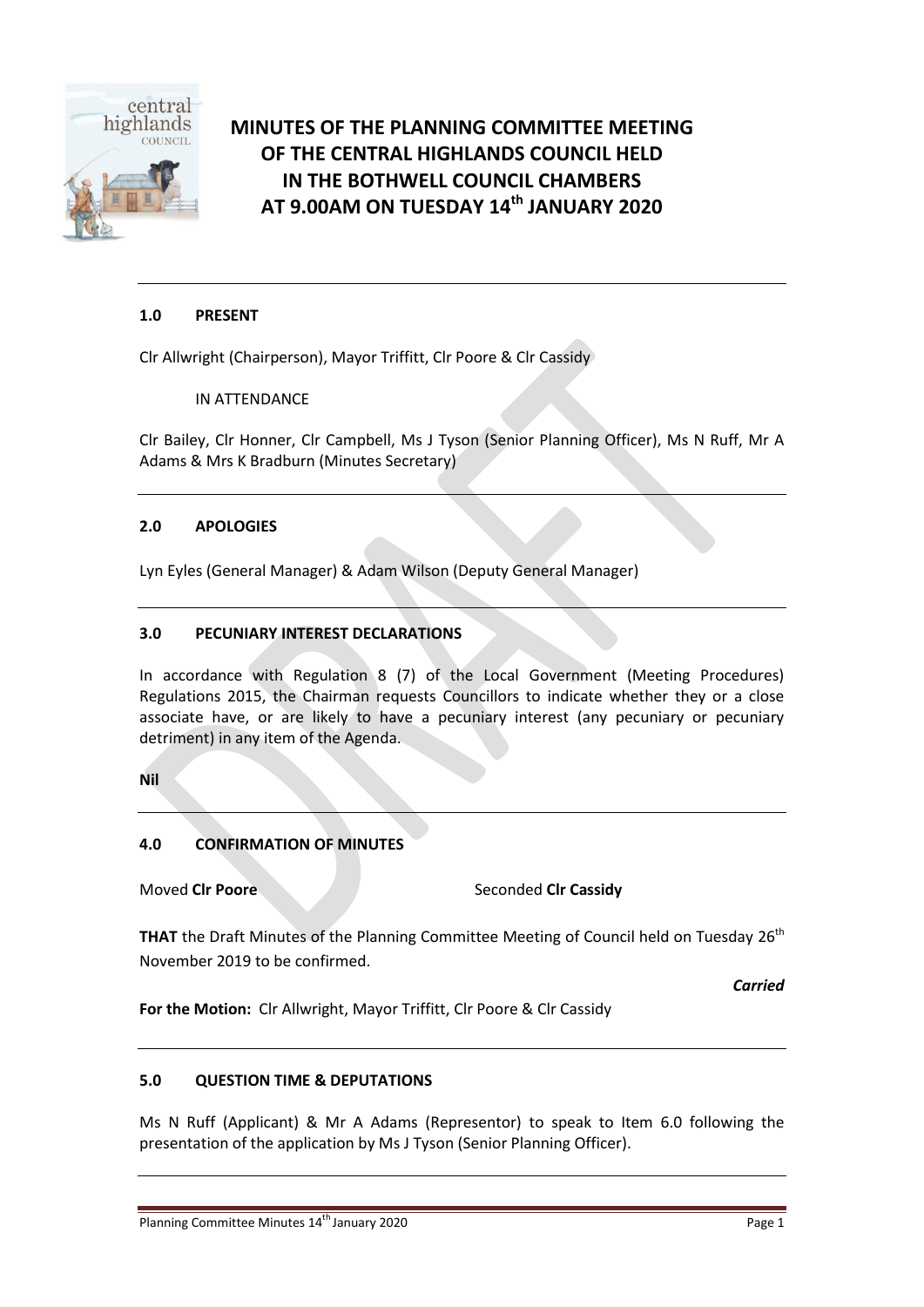### **6.0 DA2019/75 : OUTBUILDING (CONTAINER): LOT 9 INTERLAKEN ROAD, INTERLAKEN**

### **Report by**

Jacqui Tyson (Contract Planner)

### **Applicant**

N D Ruff

### **Owner**

As above

#### **Proposal**

The proposal is for use and development of an outbuilding in the form of a shipping container on a property known as Lot 9 Interlaken Road, Interlaken. This is a retrospective application as the container is already on the property. A dwelling approved in DA2017/46 is currently under construction on the property.

The outbuilding is a 40 foot shipping container, which is approximately 12m long, 2.5m wide and 2.8m high. The outbuilding is placed on concrete footing pads.

The building is sited 1m from the northern property boundary and against the eastern side boundary, beside two firefighting water tanks.

The outbuilding is to be painted in "Monument" (dark grey) to match the dwelling under construction.

Access to the site is via a private road off Interlaken Road, located to the south of Dago Point Road. The road provides access to six small lots developed with dwellings. The first section of the access road extends east off Interlaken Road, within a road lot, before turning south and extending along the rear of the private properties, via a Right of Way.

Residential use for a single dwelling has 'No Permit Required' status in the Low Density Residential Zone of the Central Highlands Interim Planning Scheme 2015. The proposal is discretionary due to the proposed boundary setbacks.

### **Subject site and Locality.**

The subject site is a 1149m<sup>2</sup> property located east of Interlaken Road and west of Lake Sorell. The property is accessed off Interlaken Road via a shared road and Right of Way.

The property adjoins another dwelling/shack on the northern side and vacant private property on the western side. The eastern and southern boundaries of the site adjoin Crown land, managed by DPIPWE around the lake foreshore. The site is developed with a dwelling that is under construction, which replaced a previous dwelling that was demolished.

The locality characterised by a mix of small dwelling/shack sites in clusters around the lake shore, public land and larger rural titles surrounding them.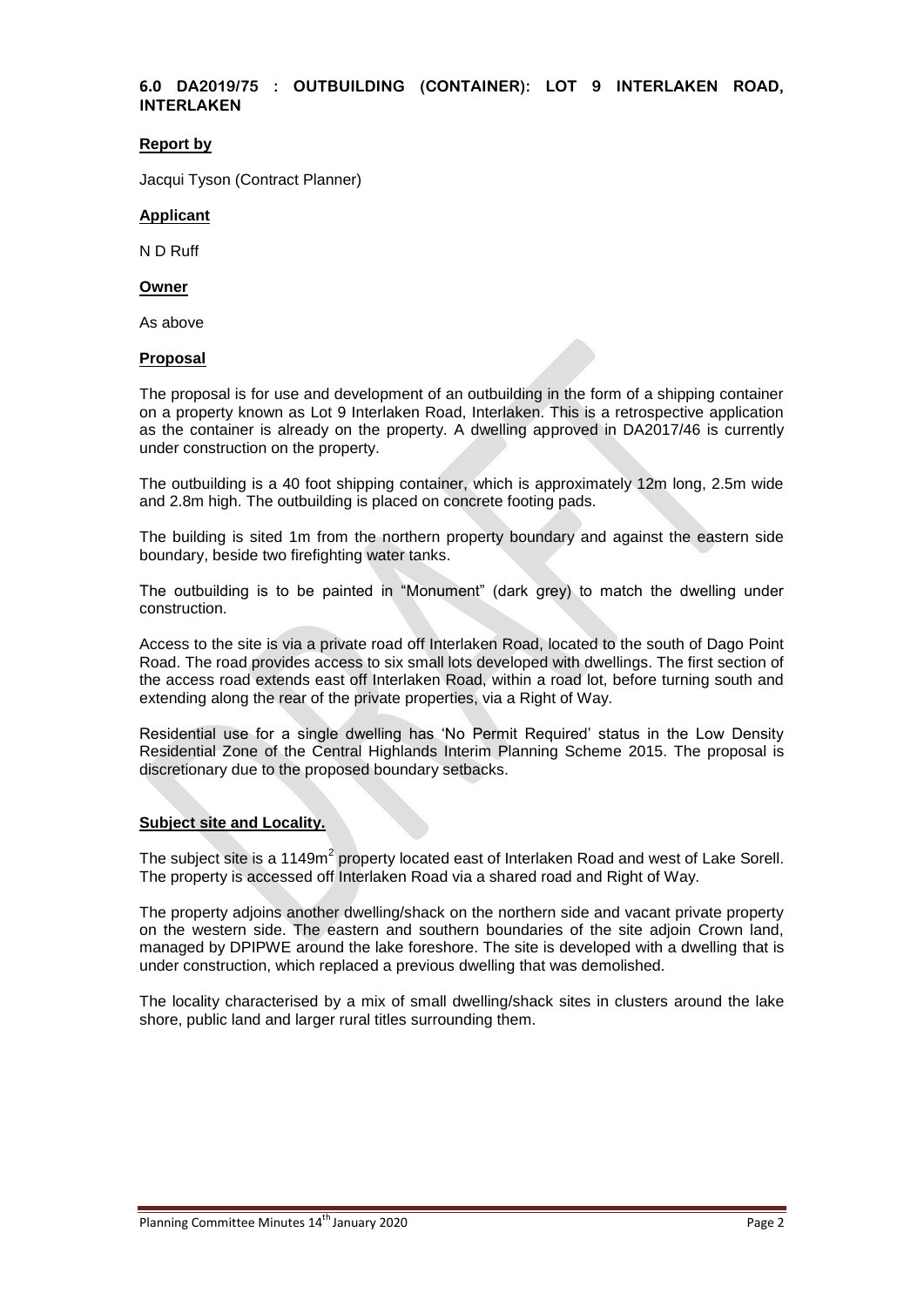

**Fig 1.** Location and zoning of the subject land (marked by a blue star) in the Low Density Residential Zone (pink). Surrounding land is also in the Low Density Residential Zone or the Rural Resource Zone (Cream). (Source: LISTmap).



Fig 2. Aerial photo of the subject land and surrounding area, subject land marked with red star (Source: LISTmap).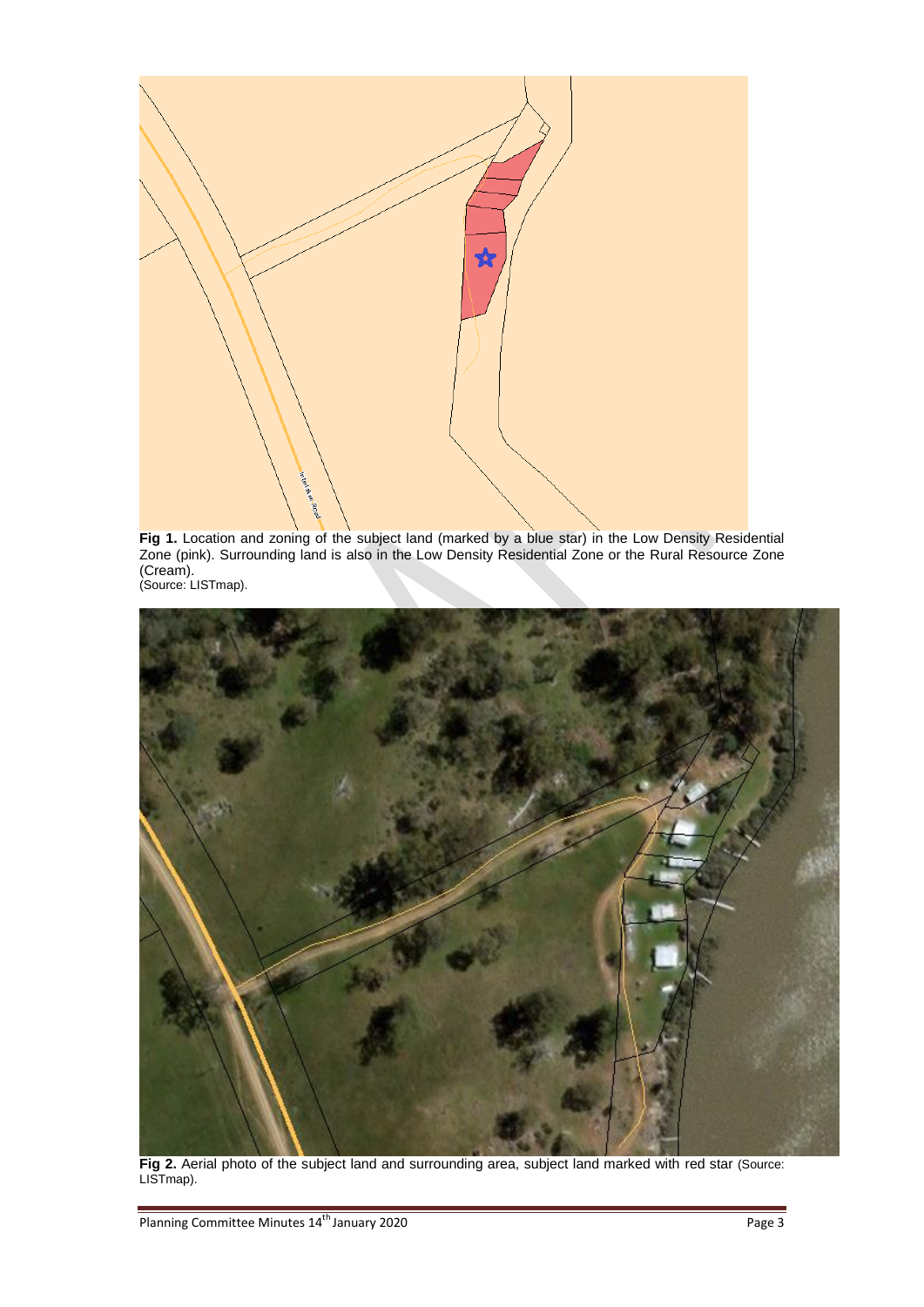# **Exemptions**

Nil

### **Special Provisions**

Nil

# **Low Density Zone – Development standards**

The proposal must satisfy the requirements of the relevant development standards of the Low Density Residential Zone as follows:

# **12.4.2 Setbacks and building envelope**

To control the siting and scale of dwellings to:

- (a) provide reasonably consistent separation between dwellings on adjacent sites and a dwelling and its frontage; and
- (b) provide consistency in the apparent scale, bulk, massing and proportion of dwellings; and

(c) provide separation between dwellings on adjacent sites to provide reasonable opportunity for daylight and sunlight to enter habitable rooms and private open space. **Acceptable Solutions Performance Criteria** 

| Acceptable Solutions                                                                                                                                                                                                                                                                                                                                                                                                                                                        | Feriormance Griteria                                                                                                                                                                                                                                                                                                                                                                                                   | UFFIUER UUIWIWEN I                                                                                                                                                                                                                                                                                                                                                                                                                                                                                                                                  |
|-----------------------------------------------------------------------------------------------------------------------------------------------------------------------------------------------------------------------------------------------------------------------------------------------------------------------------------------------------------------------------------------------------------------------------------------------------------------------------|------------------------------------------------------------------------------------------------------------------------------------------------------------------------------------------------------------------------------------------------------------------------------------------------------------------------------------------------------------------------------------------------------------------------|-----------------------------------------------------------------------------------------------------------------------------------------------------------------------------------------------------------------------------------------------------------------------------------------------------------------------------------------------------------------------------------------------------------------------------------------------------------------------------------------------------------------------------------------------------|
| А2<br>A garage or carport must<br>have a setback from a<br>frontage of at least:<br>5.5<br>(a)<br>m.<br>or<br>alternatively 1m behind the<br>façade of the dwelling; or<br>(b)<br>the same as the<br>dwelling façade, if a portion<br>of the dwelling gross floor<br>area is located above the<br>garage or carport; or<br>(c)<br>1m, if the natural<br>ground level slopes up or<br>down at a gradient steeper<br>than 1 in 5 for a distance of<br>10 m from the frontage. | P <sub>2</sub><br>The setback of a garage or<br>carport from a frontage must:<br>(a)<br>provide<br>separation<br>from<br>the<br>frontage<br>that<br>complements or<br>enhances<br>the<br>existing<br>streetscape,<br>taking<br>into<br>account<br>the<br>specific<br>constraints<br>and<br>topography of the site; and<br>(b)<br>allow<br>passive<br>for<br>surveillance<br>between<br>the<br>dwelling and the street. | front<br>Determining<br>the<br>boundary of this<br>site<br>is<br>complicated by the access<br>arrangements via a Right of<br>Way.<br>However, it is considered<br>reasonable<br>to<br>treat<br>the<br>the<br>northern boundary<br>as<br>frontage in this case as it is<br>where the shared<br>access<br>meets the property.<br>The proposed outbuilding is<br>sited 1m from the northern<br>boundary.<br>The<br>site<br>is<br>relatively flat, so A1 (c) does<br>not apply and the setback<br>must be assessed against the<br>performance criteria. |
|                                                                                                                                                                                                                                                                                                                                                                                                                                                                             |                                                                                                                                                                                                                                                                                                                                                                                                                        | With regard to (a), the siting<br>of the properties in the area<br>does not really create a<br>streetscape. However<br>the<br>prevailing<br>pattern<br>οf<br>development in this<br>small<br>cluster is of buildings quite<br>close to boundaries and each<br>other.<br>The<br>proposed<br>outbuilding is considered to<br>be consistent with this.<br>With regard to (b), the siting<br>of the container does reduce<br>the view lines between the<br>subject<br>property and<br>the<br>neighbouring<br>dwellings,<br>however it is not completely |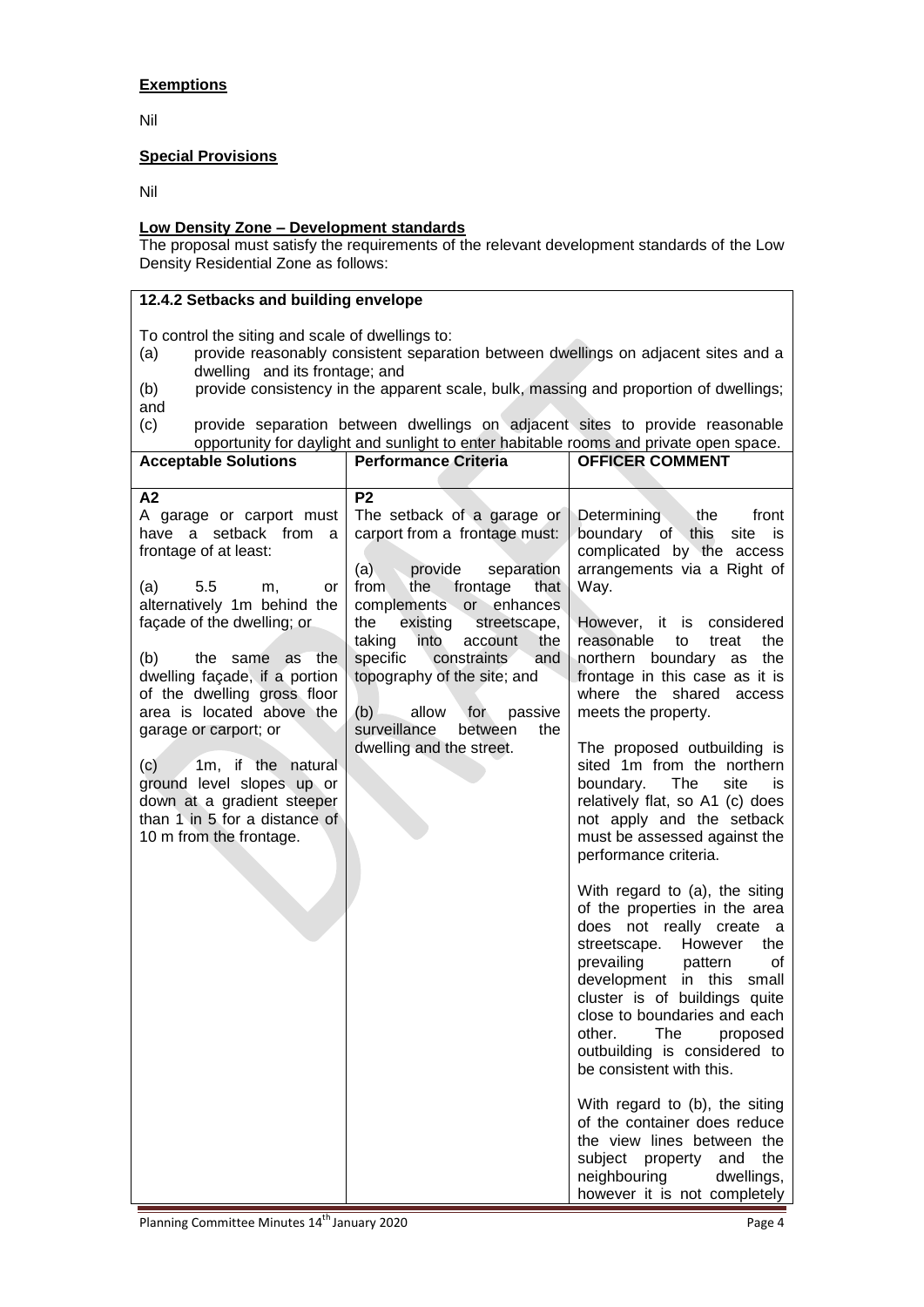|                                                                                                                                                                                                                                                                                                                           |                                                                                                                                                                                                                                                        | obscured and there is still<br>opportunities<br>for<br>passive<br>particularly<br>surveillance,<br>given the shared<br>access<br>arrangement.<br>Overall, it is considered that<br>the<br>proposal meets<br>the<br>requirements of Performance                                                          |
|---------------------------------------------------------------------------------------------------------------------------------------------------------------------------------------------------------------------------------------------------------------------------------------------------------------------------|--------------------------------------------------------------------------------------------------------------------------------------------------------------------------------------------------------------------------------------------------------|---------------------------------------------------------------------------------------------------------------------------------------------------------------------------------------------------------------------------------------------------------------------------------------------------------|
|                                                                                                                                                                                                                                                                                                                           |                                                                                                                                                                                                                                                        | Criteria P2.                                                                                                                                                                                                                                                                                            |
| A3<br>A<br>dwelling,<br>excluding<br>outbuildings with a building<br>height of not more than 2.4m<br>and protrusions (such as<br>eaves, steps, porches, and<br>awnings) that extend not<br>more than 0.6m horizontally<br>building<br>beyond<br>the                                                                       | P <sub>3</sub><br>The siting and scale of a<br>dwelling must:<br>(a)<br>not<br>cause<br>unreasonable loss of amenity<br>by:                                                                                                                            | As discussed above, if the<br>northern boundary is taken to<br>be the frontage of the site, the<br>outbuilding is not located<br>within the applicable building<br>envelope $(12.4.2A - copied$<br>below table) as the front<br>setback is less than 4.5m.                                              |
| envelope, must:<br>be contained within<br>(a)                                                                                                                                                                                                                                                                             | reduction in sunlight<br>(i)<br>to a habitable room (other<br>than a bedroom) of a dwelling                                                                                                                                                            | Assessment<br>against<br>the<br>Performance<br>Criteria<br>is<br>therefore required.                                                                                                                                                                                                                    |
| a building envelope (refer to<br>diagrams 12.4.2A, 12.4.2B,<br>12.4.2C<br>and<br>12.4.2D)<br>determined by:<br>(i)<br>a distance equal to<br>the frontage setback or, for<br>an internal lot, a distance of<br>4.5m from the rear boundary<br>of a lot with an adjoining<br>frontage; and<br>(ii)<br>projecting a line at | on an adjoining lot; or<br>overshadowing<br>(ii)<br>the<br>private open space of<br>- a<br>dwelling on an adjoining lot;<br>or<br>(iii)<br>overshadowing of an<br>adjoining vacant lot; or<br>(iv)<br>impacts<br>visual                                | (a) (i) (ii) (iii)<br>The outbuilding<br>is.<br>located close to the<br>northern boundary of<br>site.<br>subject<br>the<br>Shadows from<br>the<br>building will fall within<br>the property, rather<br>than the neighbouring<br>residential<br>property.<br>Therefore there will<br>not be a<br>loss of |
| an angle of 45 degrees from<br>the horizontal at a height of<br>3m above natural ground<br>level at the side boundaries<br>and a distance of 4m from<br>the rear boundary to a<br>building height of not more<br>than 8.5m above natural<br>ground level; and                                                             | caused<br>apparent<br>by<br>the<br>scale, bulk or proportions of<br>the dwelling when viewed<br>from an adjoining lot; and<br>provide separation<br>(b)<br>between<br>dwellings<br>on<br>adjoining<br>lots<br>that<br>is<br>compatible<br>with<br>that | amenity by way of<br>reduction in sunlight<br>to any other property,<br>complying with this<br>part of the standard.<br>(a) (iv) The outbuilding<br>been<br>sited<br>has<br>against the northern                                                                                                        |
| only have a setback<br>(b)<br>1.5m of a side<br>within<br>boundary if the dwelling:                                                                                                                                                                                                                                       | prevailing in the surrounding<br>area.                                                                                                                                                                                                                 | boundary, essentially<br>parallel<br>to<br>the<br>adjoining<br>dwelling<br>and approximately 2-<br>3m away from it.                                                                                                                                                                                     |
| does<br>(i)<br>not<br>extend<br>beyond an existing building<br>built on or within 0.2m of the<br>boundary of the adjoining<br>lot; or                                                                                                                                                                                     |                                                                                                                                                                                                                                                        | While the container is<br>therefore very visible<br>from this property, it<br>is less than 3m high<br>the<br>and<br>container<br>does not appear to                                                                                                                                                     |
| (ii)<br>does not exceed a<br>total length of 9m or one-<br>third the length of the side<br>boundary (whichever is the<br>lesser).                                                                                                                                                                                         |                                                                                                                                                                                                                                                        | the<br>restrict<br>main<br>views to the lake. The<br>separation distance is<br>partly due to the<br>small setback of the<br>existing dwelling, and<br>is considered to be<br>enough to maintain a                                                                                                       |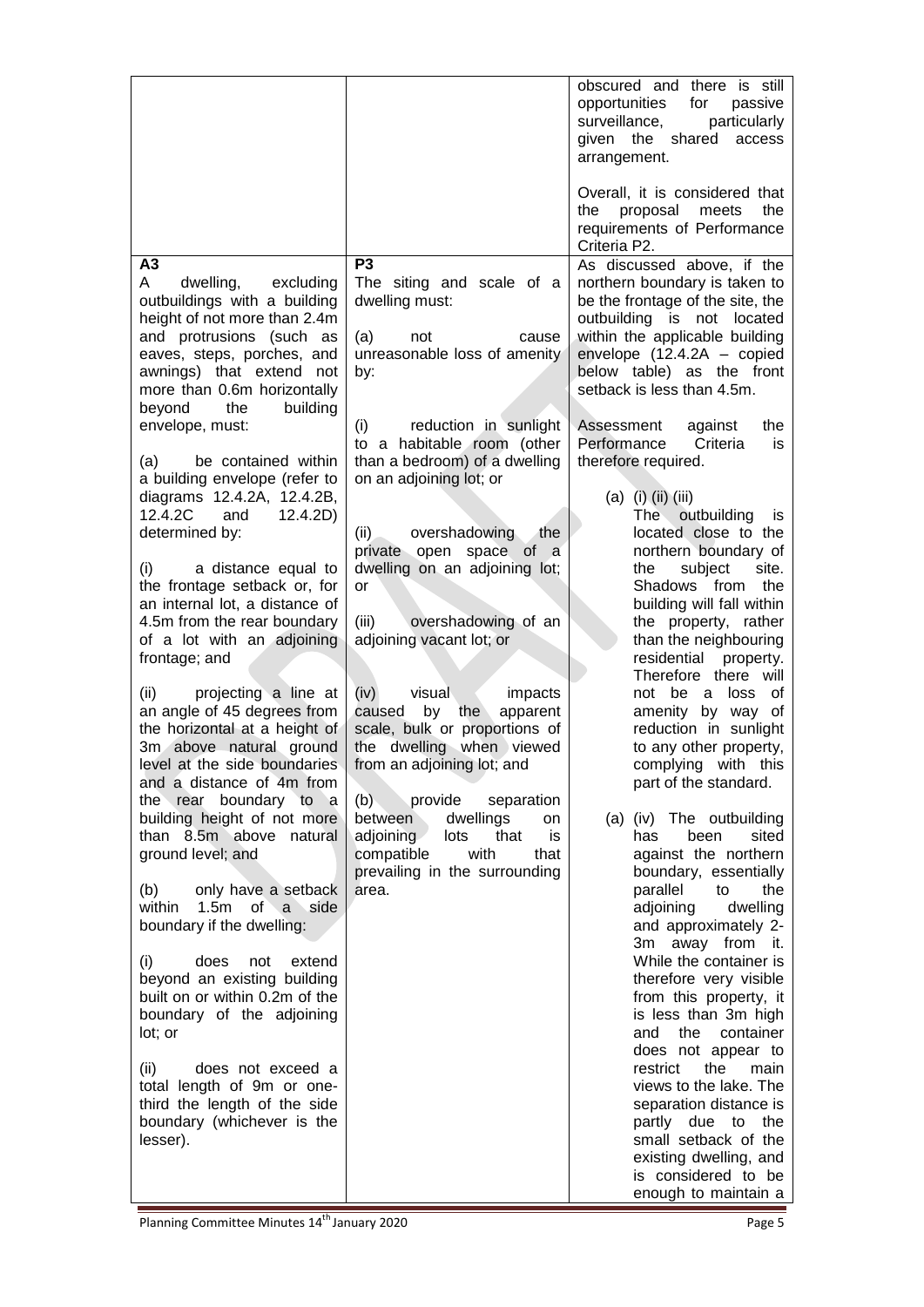| reasonable level of<br>solar/light access.           |
|------------------------------------------------------|
| (b) As discussed above,                              |
| prevailing<br>the<br>setbacks<br>and                 |
| separation between                                   |
| buildings in this area<br>is relatively small. It is |
| considered that the                                  |
| proposed siting<br>is is                             |
| consistent<br>and                                    |
| compatible with<br>the                               |
| surrounding area.                                    |

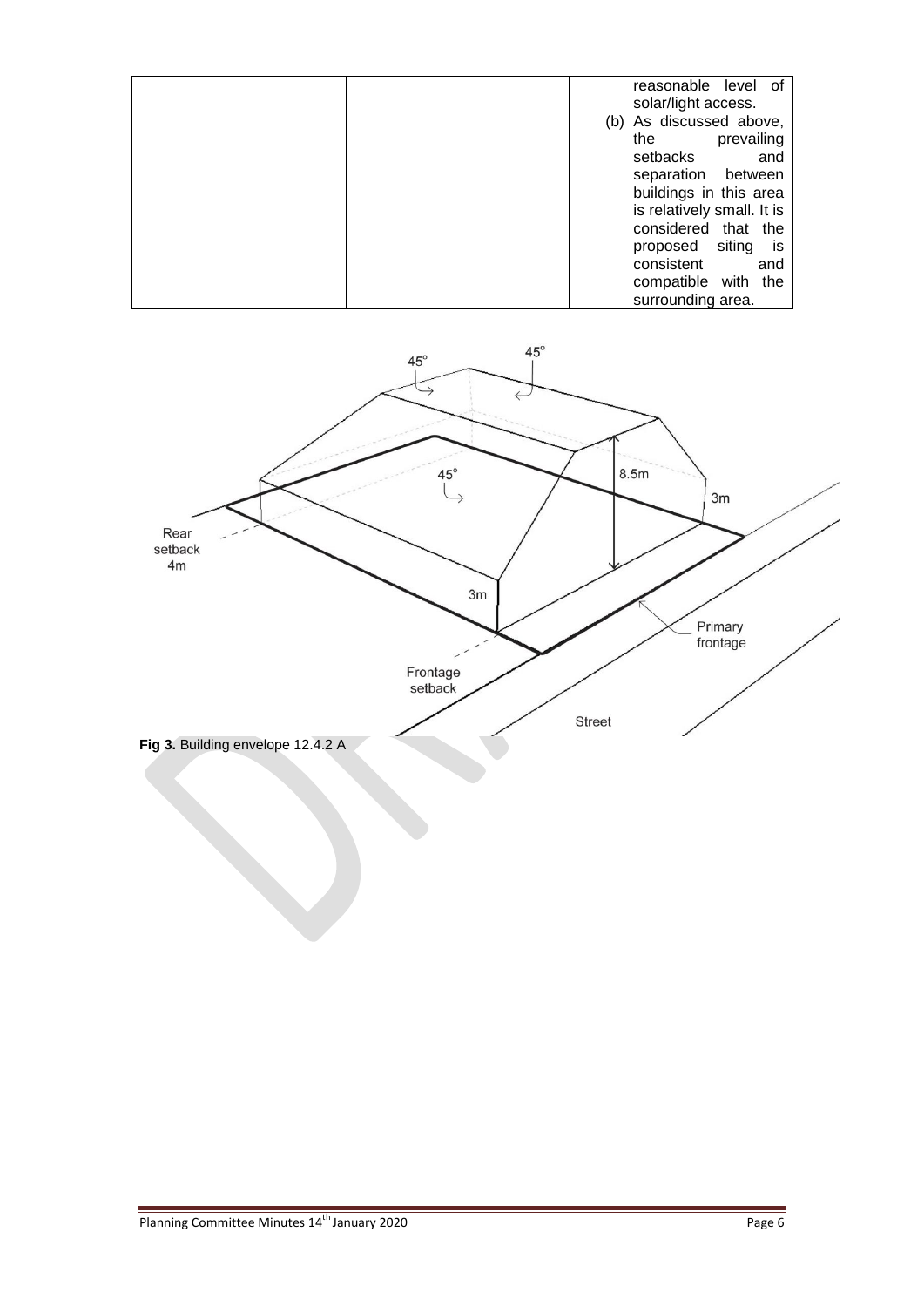# **12.4.3 Site coverage and private open space**

To provide:

(a) for outdoor recreation and the operational needs of the residents; and

(b) opportunities for the planting of gardens and landscaping; and

(c) private open space that is integrated with the living areas of the dwelling; and

(d) private open space that has access to sunlight; and

(e) for development that is compatible with the existing built and natural environment of the area.

| <b>Performance Criteria</b>                                                                                                                                                                                                 | <b>OFFICER COMMENT</b>                                                                   |
|-----------------------------------------------------------------------------------------------------------------------------------------------------------------------------------------------------------------------------|------------------------------------------------------------------------------------------|
| <b>P1</b><br>Dwellings must have:                                                                                                                                                                                           | The site coverage does not<br>exceed 25%.                                                |
| (a)<br>private open space<br>of<br>that<br>a.<br>size<br>and<br>is<br>dimensions<br>that<br>are<br>appropriate for the size of the<br>dwelling<br>and<br>is able<br>to                                                      | The proposal complies with<br>the Acceptable Solution A1.                                |
| (i)<br>outdoor recreational<br>space consistent with the<br>projected requirements of the<br>occupants; and<br>(ii)<br>operational<br>needs,<br>such as clothes drying and<br>storage; and                                  |                                                                                          |
| (b)<br>have<br>reasonable<br>space for the planting of<br>gardens and landscaping.                                                                                                                                          |                                                                                          |
| (c)<br>be<br>0f<br>not<br>out<br>character with the pattern of<br>development<br>in.<br>the<br>surrounding area; and                                                                                                        |                                                                                          |
| (d)<br>result<br>not<br>in.<br>an<br>unreasonable loss of natural                                                                                                                                                           |                                                                                          |
| P <sub>3</sub><br>A dwelling must have private<br>open space that:                                                                                                                                                          | The dwelling retains private<br>open space that complies<br>with the requirements of A2. |
| (a)<br>includes an area that<br>is capable of serving as an<br>extension of the dwelling for<br>is in one location and is at<br>outdoor<br>relaxation,<br>dining,<br>entertaining<br>children's<br>and<br>play and that is: |                                                                                          |
| conveniently<br>(i)<br>located<br>in relation to a living area of<br>the dwelling; and<br>take<br>(ii)<br>orientated<br>to<br>advantage of sunlight.                                                                        |                                                                                          |
|                                                                                                                                                                                                                             | accommodate:<br>or landscape values.                                                     |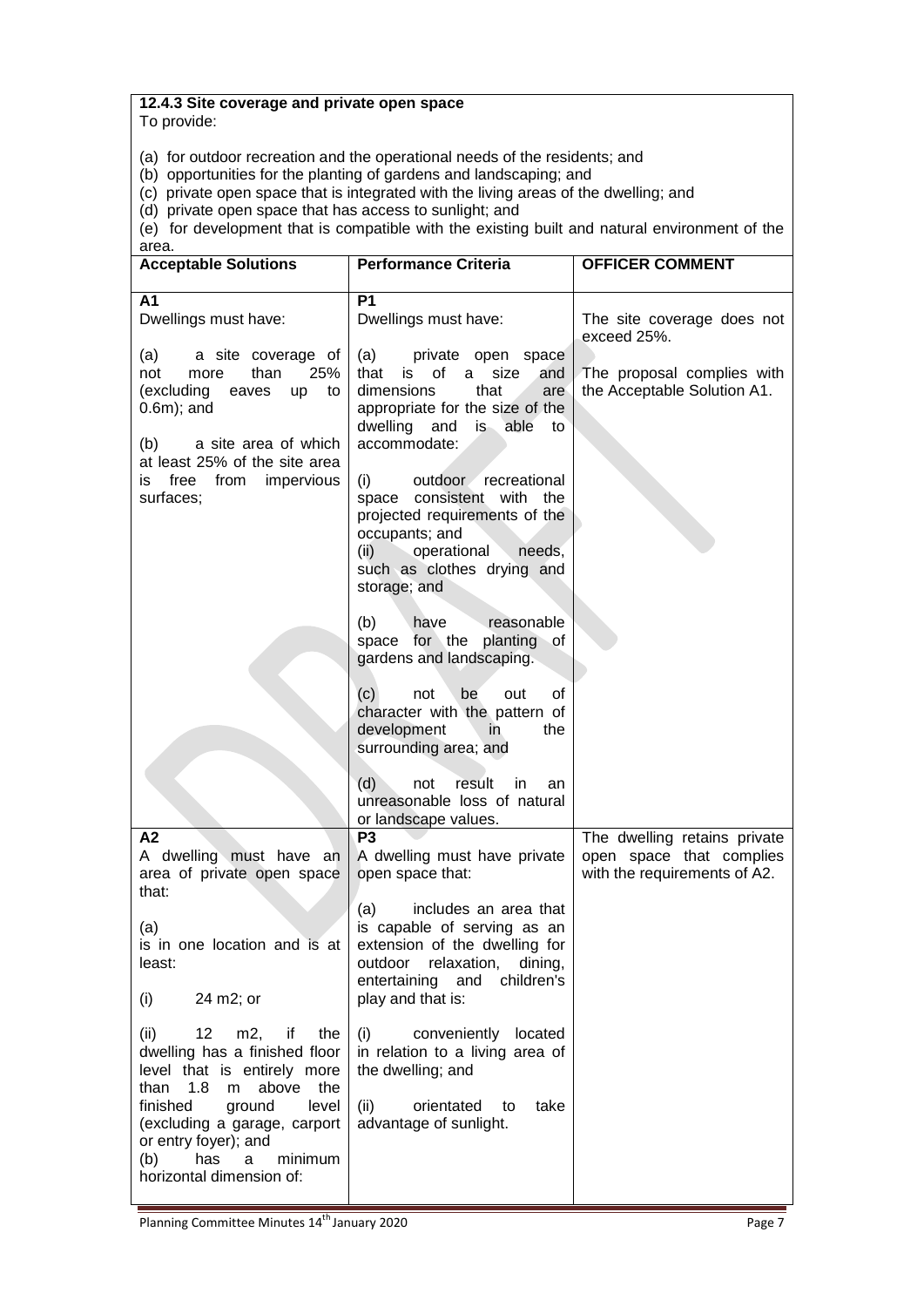

### **Codes**

#### **Parking and Access Code**

This Code applies to all use and development.

In this case the subject property has sufficient existing access and parking suitable for a single dwelling and complies with the relevant standards of the Code.

#### **Stormwater Management Code**

Stormwater will be contained and managed on the site in accordance with the requirements of the Code.

#### **Waterway and Coastal Protection Code**

The property is subject to a Waterway Protection Area, due to the proximity to Lake Sorell. In this case the proposed outbuilding is a shipping container and any risk of sediment runoff or other impacts to the waterway are limited. The proposal complies with the relevant standards of the Code.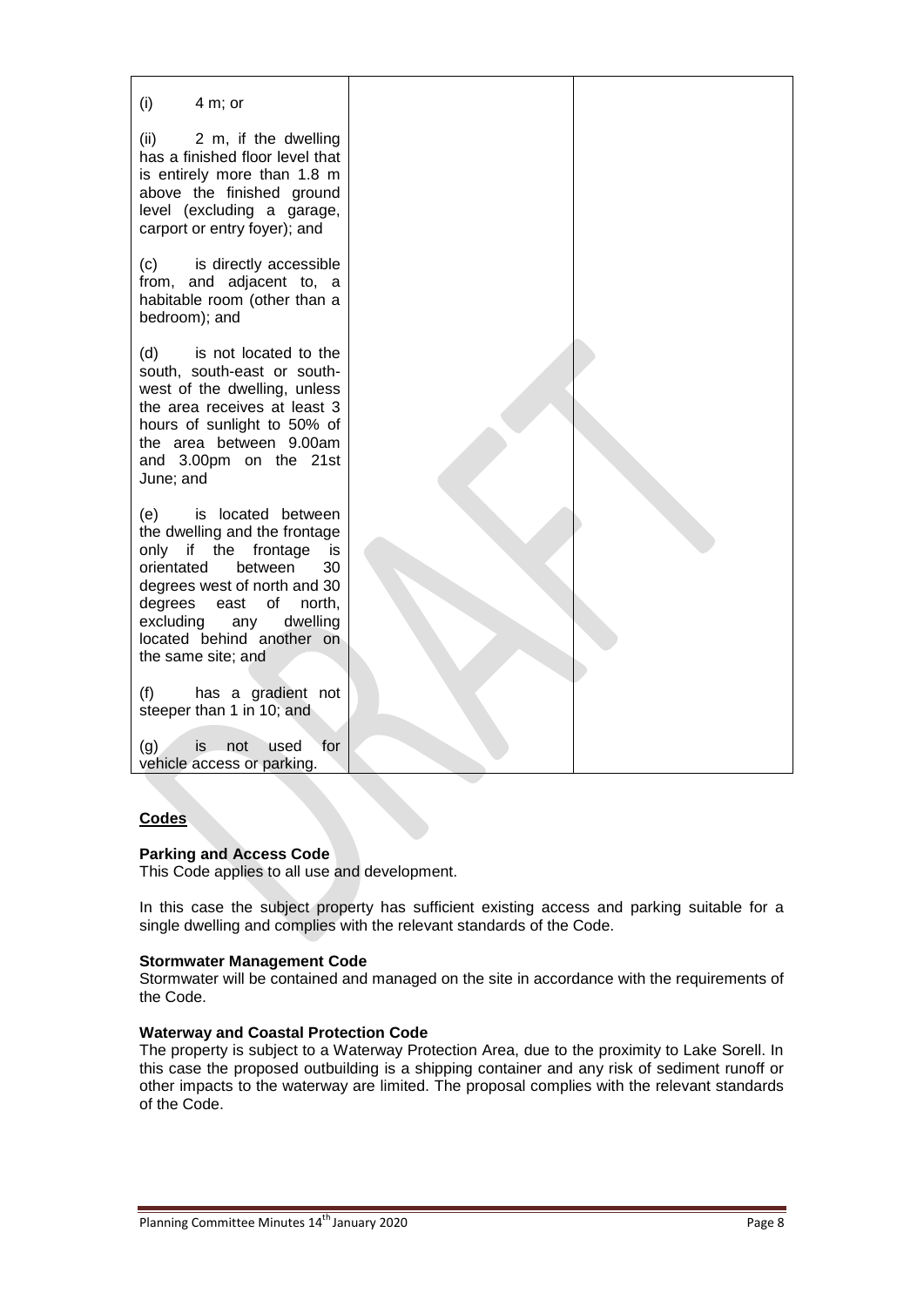# **Representations**

The proposal was advertised for the statutory 14 days period from  $8<sup>th</sup>$  November 2019 until 22<sup>nd</sup> November 2019. A total of one (1) representation was received. The issues raised in the representation are presented in the table below.

| <b>Representation 1</b>                                                                                                                                                                                                                                                                                                                                                                                                                                                                                                                                                                                                                                                                                                |                                                                                                                                                                                                                                                                                                                |  |
|------------------------------------------------------------------------------------------------------------------------------------------------------------------------------------------------------------------------------------------------------------------------------------------------------------------------------------------------------------------------------------------------------------------------------------------------------------------------------------------------------------------------------------------------------------------------------------------------------------------------------------------------------------------------------------------------------------------------|----------------------------------------------------------------------------------------------------------------------------------------------------------------------------------------------------------------------------------------------------------------------------------------------------------------|--|
| <b>Issues</b>                                                                                                                                                                                                                                                                                                                                                                                                                                                                                                                                                                                                                                                                                                          | <b>Officer comments</b>                                                                                                                                                                                                                                                                                        |  |
| It is hard to be specific as the use for the<br>outbuilding (container) is not stated. e.g.<br>studio, boat shed, garage, shed, storage<br>(possibly with materials which could be                                                                                                                                                                                                                                                                                                                                                                                                                                                                                                                                     | The building is identified as an outbuilding for<br>general storage. It is not necessary to further<br>detail the use of the buildings.                                                                                                                                                                        |  |
| hazardous close to a neighbouring structure<br>in a bush fire prone area) etc.<br>I had no issues with the original submission<br>for the rebuild of the shack next door on the                                                                                                                                                                                                                                                                                                                                                                                                                                                                                                                                        | The Bushfire Prone Areas Code does not<br>apply to<br>single<br>dwellings<br>and<br>related<br>outbuildings. Bushfire concerns are dealt with<br>at the building stage for these developments<br>in accordance with the National Construction                                                                  |  |
| original footprint or the final submission<br>which placed the rebuild on the far side of the<br>original footprint with no outbuildings and the<br>water / firefighting tanks located within the<br>original structure footprint. In fact I welcomed<br>this as it opened the area up and promoted<br>"a vibrant, liveable and attractive region" as<br>stated in 2.2.1 the Southern Tasmania<br>Regional Vision.                                                                                                                                                                                                                                                                                                     | Code.<br>Part A of the planning scheme, including the<br>Regional Vision section 2.2.1, scheme is a<br>general statement. It is not intended to be<br>relied upon for assessment of development<br>applications, as detailed in section 7 -<br>Planning Scheme Operation.                                      |  |
| I was asked to move some timber I had<br>stacked so a picket fence could be built<br>where I was told the boundary was (and most<br>probably is). To this I complied without<br>hesitation as it would add to the residential<br>character and use of the area, not adversely<br>impact residential amenity and privacy of<br>adjoining properties and be of an intensity<br>that respects the character and use of the<br>12.3.2<br>visitor<br>(as<br>stated<br>$in$ .<br>area<br>accommodation objective and performance<br>criteria $P1$ (a) and (c)).<br>I believe this is relevant as I have been told<br>the new structure will be rented out to fishers,<br>hunters etc. Which again I have no objection<br>to. | The proposal is not for Visitor accommodation<br>so Clause 12.3.2 Visitor accommodation is<br>not relevant to this assessment.<br>If the building is to be rented out in future, a<br>Development Application for change of use<br>would be necessary, as well as upgrades to<br>make it a habitable building. |  |
| On viewing the Application For Development<br>Permit Plans (DA2019/00075), as a career<br>firefighter with the Tasmania Fire Service<br>since 1985 and having worked in the<br>Southern Tasmania Districts, including the<br>Midlands District as a field works officer I had<br>concerns with the relocation of the water /<br>firefighting tanks to the boundary adjacent to<br>my shed (the rear wall of which is a<br>substantial 60 plus year old tree trunk some<br>5 feet in diameter.                                                                                                                                                                                                                          | The concerns in relation to bushfire risks are<br>noted, however as explained above, this is<br>relevant<br>consideration<br>for<br>this<br>not<br>a<br>assessment.                                                                                                                                            |  |
| If the tree and shed were to catch fire the<br>prevailing winds would push the flames and<br>embers to impinge on the tanks thus<br>compromising them and the brigade would<br>not be able to access them to protect the<br>structure they were designed to protect.                                                                                                                                                                                                                                                                                                                                                                                                                                                   |                                                                                                                                                                                                                                                                                                                |  |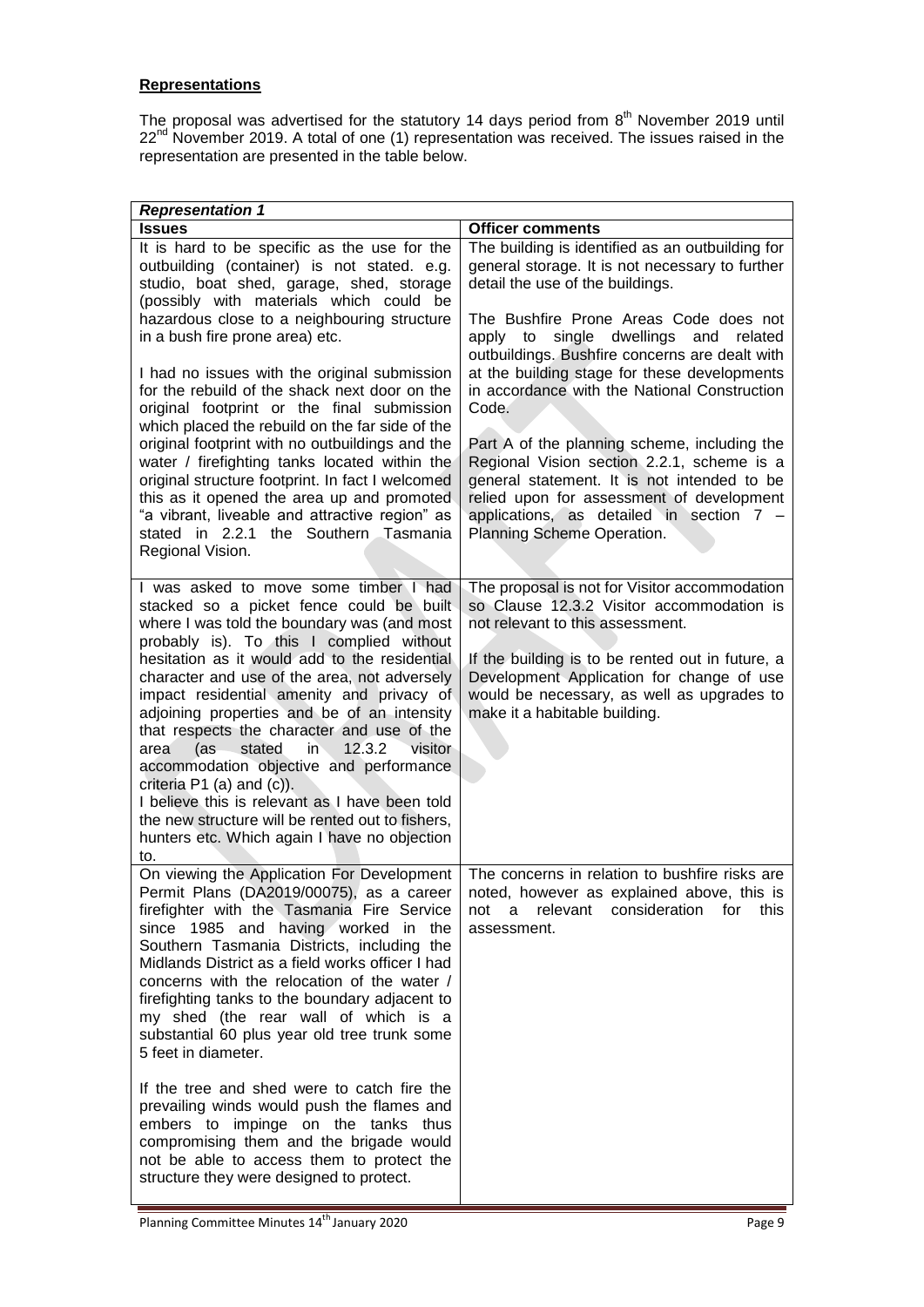| Furthermore the placement of the 40 foot<br>container so close to my shack will not only<br>block all the view from my kitchen window, it<br>will also block all the light from the only<br>window on this side of my shack requiring me<br>to have the light on of a day time to see the<br>dishes are clean when washing etc.<br>What is a beautiful open area to sit and have<br>a barbeque beside my shack will now be like<br>a dark alleyway. It will even prevent the<br>breeze flowing through the open window in<br>the summer to cool the shack down.                            | The container/outbuilding is sited south of the<br>representors<br>property,<br>it<br>will<br><b>SO</b><br>not<br>overshadow it. While there will be less<br>separation than has been the case in the<br>past, the buildings are at least 2m apart,<br>allowing for some light to the windows.<br>The proposed siting complies with<br>the<br>relevant standards,<br>detailed<br>as<br>in<br>the<br>assessment above. |
|--------------------------------------------------------------------------------------------------------------------------------------------------------------------------------------------------------------------------------------------------------------------------------------------------------------------------------------------------------------------------------------------------------------------------------------------------------------------------------------------------------------------------------------------------------------------------------------------|-----------------------------------------------------------------------------------------------------------------------------------------------------------------------------------------------------------------------------------------------------------------------------------------------------------------------------------------------------------------------------------------------------------------------|
| The water / firefighting tanks and the 40 foot<br>container will place a massive steel wall the<br>complete length of my boundary. It will be<br>like a ten plus foot high steel fence. (surely<br>not in keeping with other boundaries in the<br>area).<br>This is contradictory to 2.2.1 The Southern<br>Tasmania Regional Vision which states "a<br>liveable<br>vibrant,<br>and<br>attractive<br>region,<br>providing sustainable growth opportunities<br>that build upon our unique natural and<br>heritage<br>assets<br>and<br>advantages<br>as<br>Australia's Southern Most region." |                                                                                                                                                                                                                                                                                                                                                                                                                       |
| Although the steel wall of tanks and container<br>will certainly be unique it does not promote a<br>vibrant / liveable and attractive region or<br>natural heritage assets and advantages.                                                                                                                                                                                                                                                                                                                                                                                                 |                                                                                                                                                                                                                                                                                                                                                                                                                       |
| Nor does it conform to Performance Criteria<br>P1 (a) and (c) which states "not adversely<br>impact residential amenity and privacy of<br>adjoining properties and be of an intensity<br>that respects the character and use of the<br>area" if indeed it is to be rented out.                                                                                                                                                                                                                                                                                                             | The standard referred to is part of Clause<br>12.3.2 Visitor accommodation, which is not<br>relevant to this assessment.<br>The proposal complies with the relevant<br>standards, as detailed in the assessment<br>above.                                                                                                                                                                                             |
| Not only is this proposal a massive, out of<br>character, eyesore, it will also devalue my<br>property as well as severely compromise my<br>light, view and amenity.                                                                                                                                                                                                                                                                                                                                                                                                                       | Property value is not a consideration made<br>relevant by the planning scheme or Land Use<br>Planning and Approvals Act 1993.                                                                                                                                                                                                                                                                                         |
| The tanks and container could be placed<br>anywhere on the 1149 m2 block.<br>Placing them the entire length of my<br>boundary from my shed to the lake of my 390<br>m2 block is surely not acceptable and must<br>contravene 12.4.21 setbacks and building                                                                                                                                                                                                                                                                                                                                 | Council must assess the application before it.<br>The proposal is found to comply with the<br>building envelope, detailed above.                                                                                                                                                                                                                                                                                      |
| envelope at an absolute minimum.                                                                                                                                                                                                                                                                                                                                                                                                                                                                                                                                                           | While alternatives may be available, the<br>proposal is found to comply<br>with<br>the<br>standards and can be approved.                                                                                                                                                                                                                                                                                              |

# **Conclusion**

The proposal for an outbuilding at Lot 9 Interlaken Road, Interlaken is assessed to comply with the applicable standards of the Low Density Residential Zone and relevant Codes of the *Central Highlands Interim Planning Scheme 2015* as outlined in the body of this report.

The proposal was advertised for public comment and one (1) representation was received. The concerns of the representor have been addressed in the report above.

Overall, it is considered that the proposed structure is acceptable and the proposal is recommended for approval.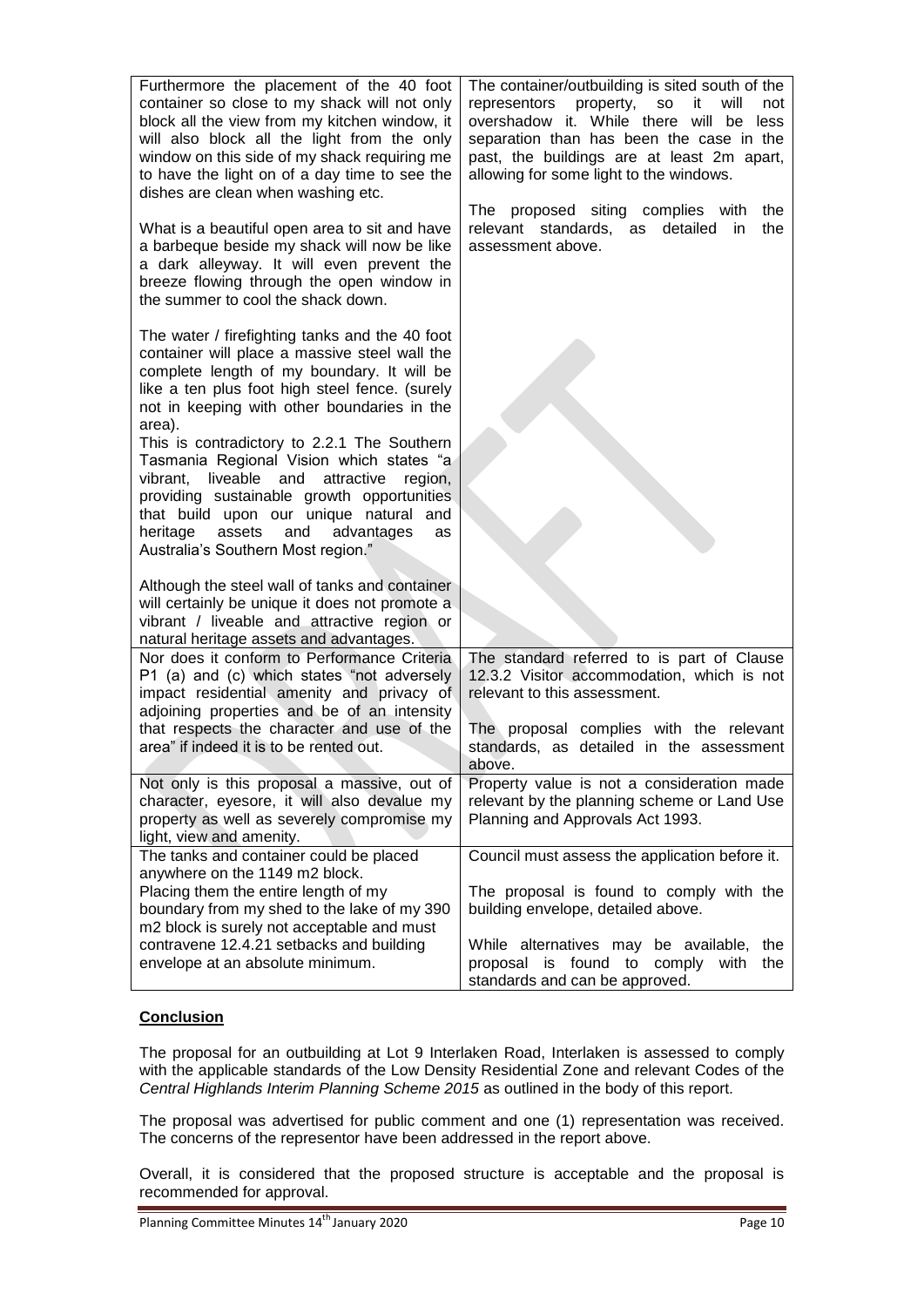### **Legislative Context**

The purpose of the report is to enable the Planning Authority to determine the Development Application DA2019/75 in accordance with the requirements of the *Land Use Planning and Approvals Act 1993* (LUPAA). The provisions of LUPAA require a Planning Authority to take all reasonable steps to ensure compliance with the Planning Scheme.

This report details the reasons for the officers Recommendation. The Planning Authority must consider the report but is not bound to adopt the Recommendation. Broadly, the Planning Authority can either: (1) adopt the Recommendation, (2) vary the Recommendation by adding, modifying or removing recommended conditions or (3) replacing an approval with a refusal.

This determination has to be made no later than  $15<sup>th</sup>$  January 2019, which has been extended beyond the usual 42 day statutory time frame with the consent of the applicant.

Any decision that is an alternative to the Recommendation requires a full statement of reasons to ensure compliance with the *Judicial Review Act 2000* and the *Local Government (Meeting Procedures) Regulations 2015*. Section 25 (2) of the *Local Government (Meeting Procedures) Regulations 2015* states:

*25 (2): The general manager is to ensure that the reasons for a decision by a council or council committee acting as a planning authority are recorded in the minutes of the meeting.*

# **Options**

The Planning Authority must determine the Development Application DA2019/75 in accordance with one of the following options:

### **1. Approve in accordance with the Recommendation:-**

In accordance with section 57 of the Land Use Planning and Approvals Act 1993 the Planning Authority **Approve** the Development Application DA2019/75 - Outbuilding (container) at Lot 9 Interlaken Road, Interlaken, subject to conditions in accordance with the Recommendation.

#### **2. Approve with altered conditions:-**

In accordance with section 57 of the Land Use Planning and Approvals Act 1993 the Planning Authority **Approve** the Development Application DA2019/75 - Outbuilding (container) at Lot 9 Interlaken Road, Interlaken, subject to conditions as specified below.

*Should Council opt to approve the Development Application subject to conditions that are different to the Recommendation the modifications should be recorded below, as required by Section 25(2) of the Local Government (Meeting Procedures) Regulations 2015:*

Alteration to Conditions:-

#### **3. Refuse to grant a permit:-**

In accordance with section 57 of the Land Use Planning and Approvals Act 1993 the Planning Authority **Refuse** the Development Application DA2019/75 - Outbuilding (container) at Lot 9 Interlaken Road, Interlaken, for the reasons detailed below.

*Should the Planning Authority opt to refuse to grant a permit contrary to the officers Recommendation, the reasons for the decision should be recorded below, as required by Section 25(2) of the Local Government (Meeting Procedures) Regulations 2015:*

Reasons :-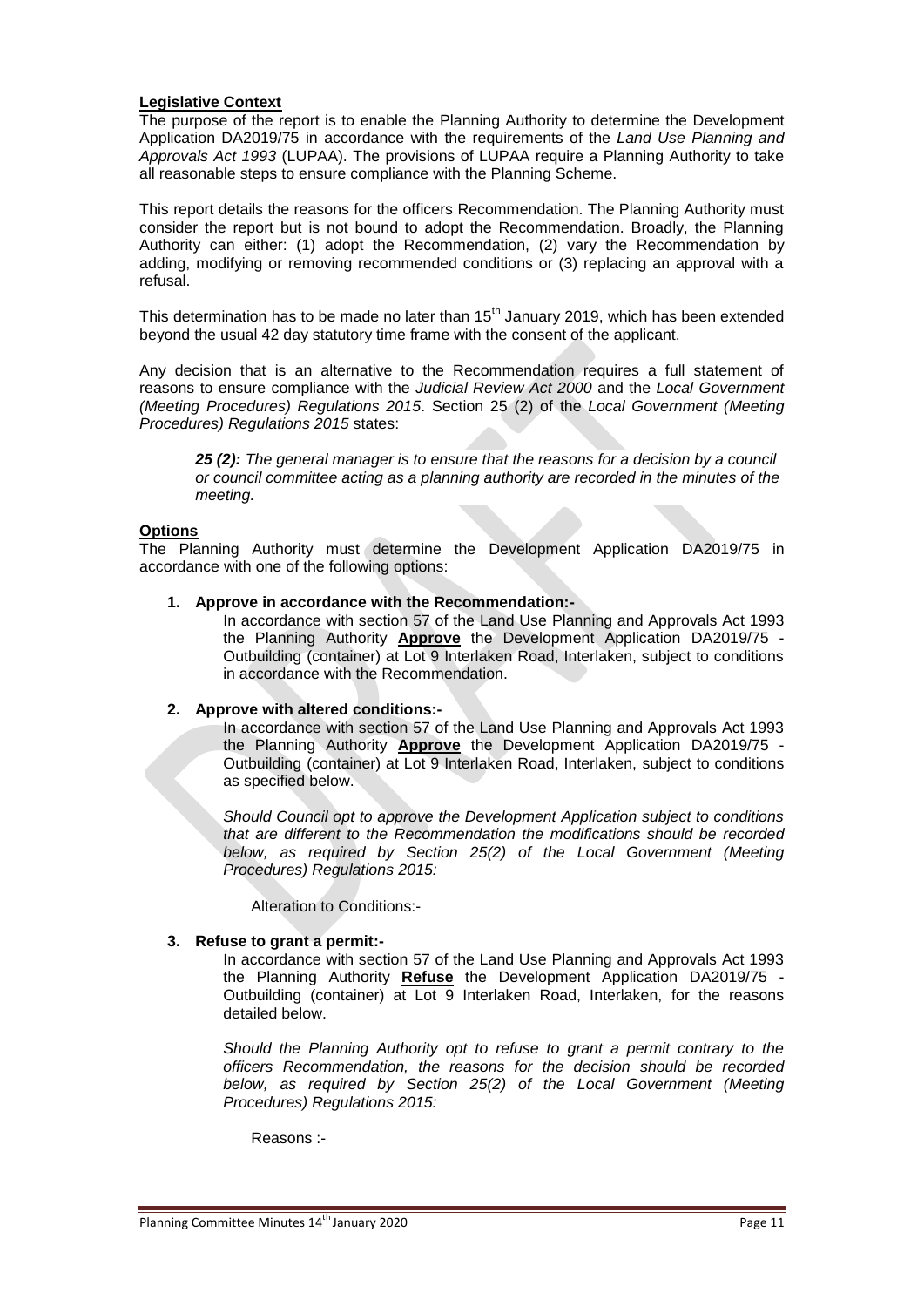# **DEPUTATIONS**

### **Ms N Ruff (Applicant)**

Ms Ruff thanked Council for providing the opportunity to speak and advised as follows:

- Mistakenly classed the Western boundary as the frontage which meant no planning permit was required.
- Container provides a visual barrier to neighbouring property.
- Container creates privacy and a wind break.
- Container will only be used as an outbuilding.
- Overshadowing is not an issue.
- Container will be primed and painted to fit in with the surrounding area.

### **Mr A Adams (Representor)**

Mr Adams thanked Council for their time in considering his representation and advised as follows:

- Concerned about fire risk to container due to the proximity to his shack if his shack was to catch fire.
- Lighting through window is significantly reduced.
- View along the edge of the lake from widow has gone.
- Disputes visual amenity of his block is an issue.
- Container is effectively creating a 2.8m high fence when a fencing covenant is applicable to the lots.
- Container is out of character for the area.
- Devalues his property.

### **RECOMMENDATION FROM PLANNING COMMITTEE**

#### **Moved Clr Poore** Seconded Clr Cassidy

**THAT** the Planning Committee recommends approval in accordance with Option 1:

### **Approve in accordance with the Recommendation:-**

In accordance with section 57 of the Land Use Planning and Approvals Act 1993 the Planning Authority **Approve** the Development Application DA2019/75 - Outbuilding (container) at Lot 9 Interlaken Road, Interlaken, subject to conditions in accordance with the Recommendation.

### **Conditions**

General

- 1) The use or development must be carried out substantially in accordance with the application for planning approval, the endorsed drawings and with the conditions of this permit and must not be altered or extended without the further written approval of Council.
- 2) This permit shall not take effect and must not be acted on until 15 days after the date of receipt of this letter or the date of the last letter to any representor, which ever is later, in accordance with section 53 of the land Use Planning And Approvals Act 1993.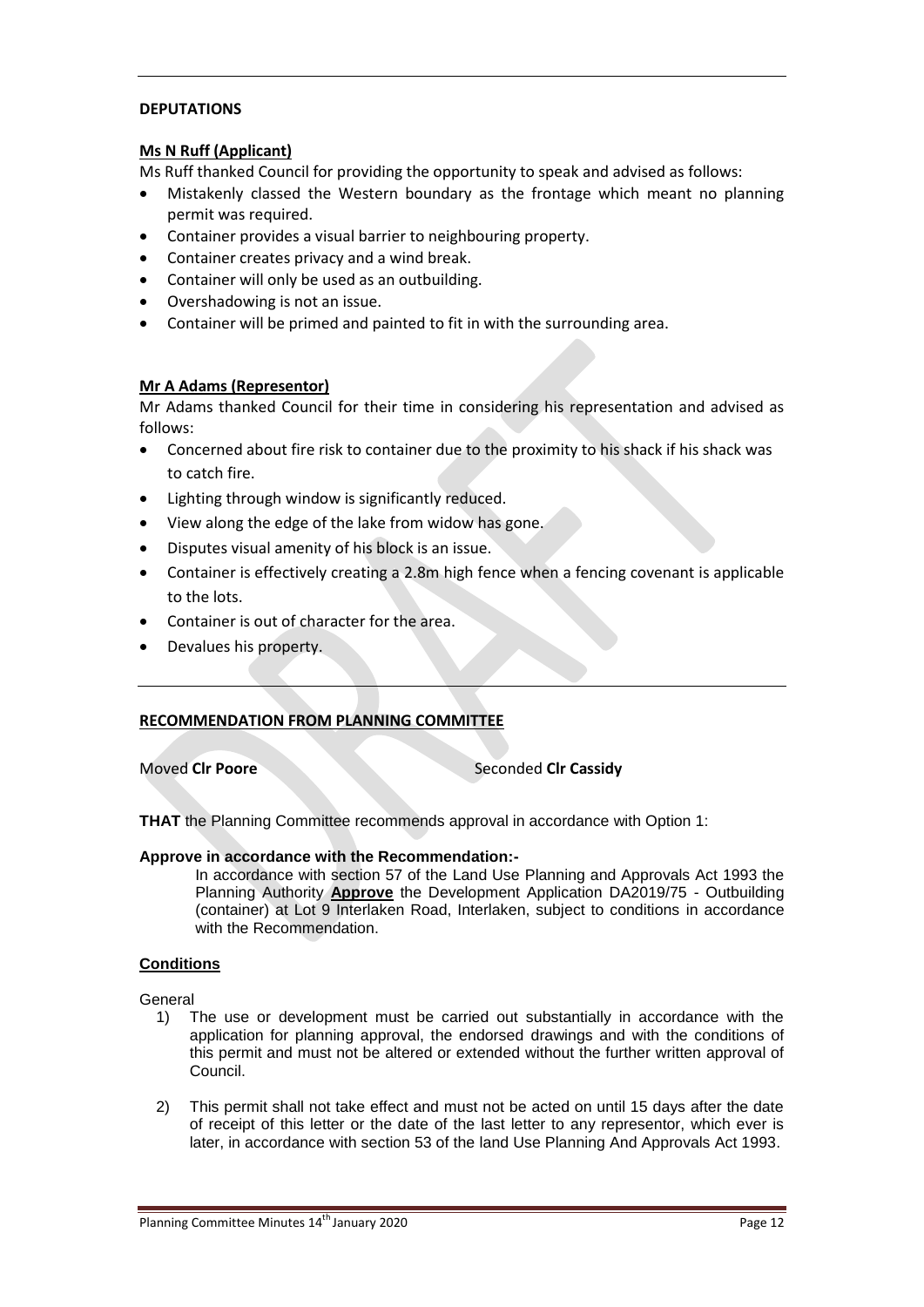### Approved Use

3) The outbuilding is approved as ancillary to the Residential use only and must not be used for any other purpose unless in accordance with a permit issued by Council or as otherwise permitted by Council's planning scheme.

External finishes

- 4) The outbuilding must be painted in the colour 'Monument' within three (3) months of the date of this permit and evidence that the painting has been completed must be provided to Council by this date.
- 5) All exposed metal surfaces are to be pre-coloured, or alternatively suitably painted if the item is not available in such a finish.

Services

6) The developer must pay the cost of any alterations and/or reinstatement to existing services, Council infrastructure or private property incurred as a result of the development. Any work required is to be specified or undertaken by the authority concerned.

#### **Stormwater**

7) Drainage from the proposed development must be retained on site or drain to a legal discharge point to the satisfaction of Council's General Manager and in accordance with any requirements of the Building Act 2016.

#### Construction Amenity

8) The development must only be carried out between the following hours unless otherwise approved by the Council's Manager of Development and Environmental Services:

> Monday to Friday 7:00 a.m. to 6:00 p.m. Saturday 8:00 a.m. to 6:00 p.m. Sunday and State-wide public holidays 10:00 a.m. to 6:00 p.m.

- 9) All works associated with the development of the land shall be carried out in such a manner so as not to unreasonably cause injury to, or prejudice or affect the amenity, function and safety of any adjoining or adjacent land, and of any person therein or in the vicinity thereof, by reason of:
	- a. Emission of noise, artificial light, vibration, odour, fumes, smoke, vapour, steam, ash, dust, waste water, waste products, grit or otherwise.
	- b. The transportation of materials, goods and commodities to and from the land.
	- c. Obstruction of any public roadway or highway.
	- d. Appearance of any building, works or materials.
	- e. Any accumulation of vegetation, building debris or other unwanted material must be disposed of by removal from the site in an approved manner. No burning of such materials on site will be permitted unless approved in writing by the Council's Manager of Development and Environmental Services.
- 10) The developer must make good and/or clean any road surface or other element damaged or soiled by the development to the satisfaction of the Council's Manger of Works and Technical Services.

#### **The following advice applies to this permit:**

a) This permit does not imply that any other approval required under any other legislation has been granted.

**Carried**

**For the Motion:** Clr Allwright, Mayor Triffitt, Clr Poore & Clr Cassidy